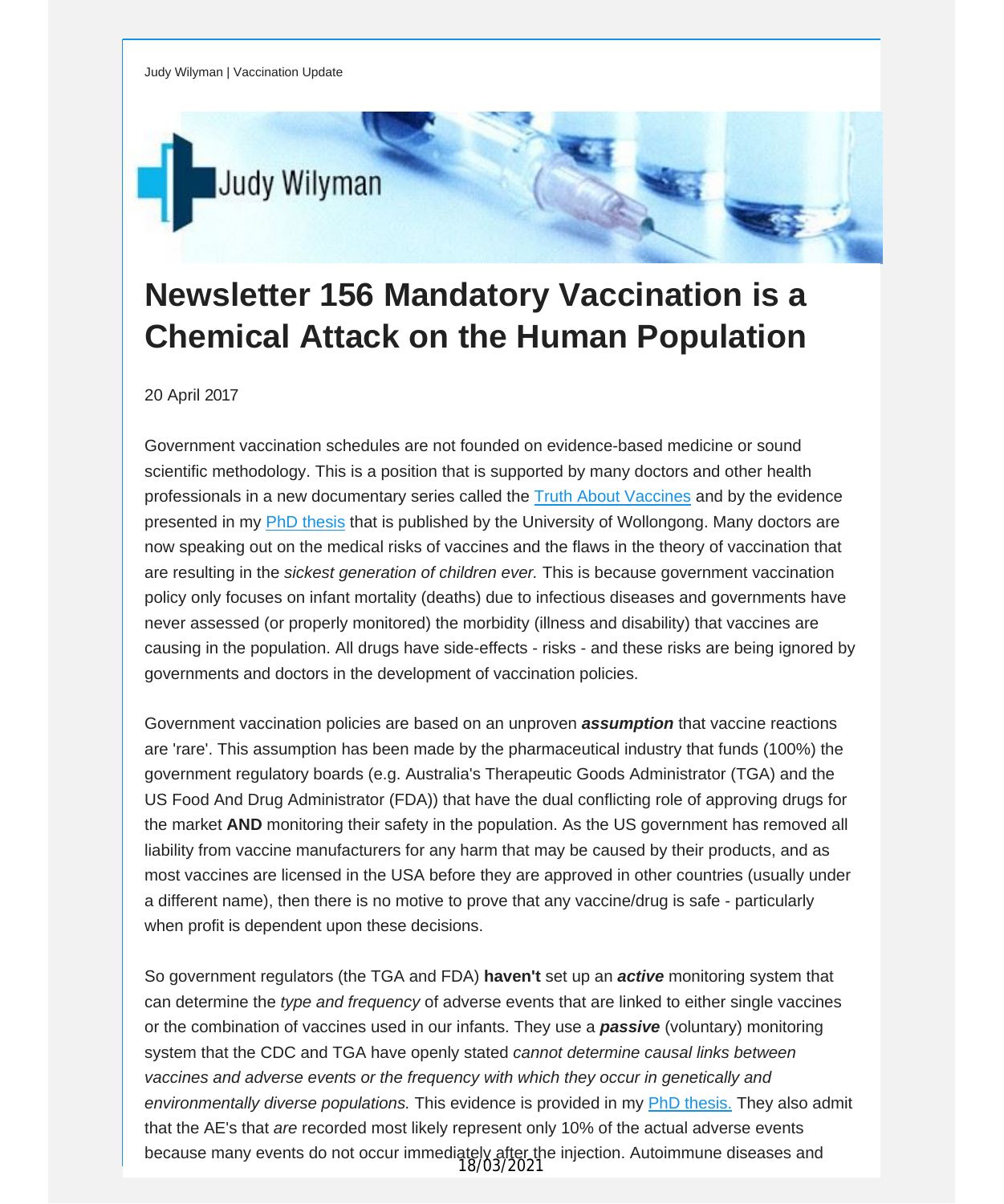other chronic illness (e.g. allergies and anaphylaxis) can come out months or years after the vaccine and these AE's are never documented to the vaccines.

In Australia the Australian Communication Media Authority (ACMA), the government media regulator, is claiming that reporting the other side of the vaccine debate in the media would provide 'false balance'. This claim is flawed because it is based on the *assumption* that vaccine AE's are rare - a false claim that is being promoted by powerful industry-associated lobby groups that have influence in the regulation of the Australian media.These powerful lobby groups include the *Australian Skeptics Inc* groups (a non-scientific body) and its offshoot *The Stop the Australian Vaccination Network* (SAVN), and the *Friends of Science in Medicine* (FoSM). Many of the subscribers/members of these lobby groups use abuse, ridicule and false information on social media blogs (eg. Peter Tierney's Reasonable Hank blog) to denigrate academic researchers and professionals who provide evidence against vaccination policies. They are also being given a voice (many without scientific qualifications) on popular social media websites such as Mia Freedman's, *Mamamia blog, and The Conversation* that is censoring the voice of academics even when they have peer-reviewed publications, because they do not support industry objectives. ,

These facts have also been revealed by doctors on **The Medical Council on Vaccination** website and in another recent documentary titled [Vaccines Revealed - the biggest public health](http://vaccinationdecisions.us8.list-manage.com/track/click?u=f20605fde3732e41929f4a3f2&id=d890189ae0&e=fec8337d3c) [experiment...ever.](http://vaccinationdecisions.us8.list-manage.com/track/click?u=f20605fde3732e41929f4a3f2&id=d890189ae0&e=fec8337d3c)

In Australia powerful lobby groups and individuals with links to industry have influence in the research that is funded and promoted at universities. They also have influence in the promotion of vaccination in the mainstream Australian media and on social media. Pharmaceutical companies are influencing government vaccination policy on vaccine advisory boards through the funding they provide to individuals and to the Australian Medical Association (AMA). The information being used by government's and media is biased and does not comply with the government's charter to protect public health *with objective evidence-based policy.*

As an Australian consumer who has researched the science and politics of these policies at an Australian university for 10 years and experienced first hand the suppression of my research in the Australian media by lobby group activists who are being permitted to misuse university processes, I object to the government mandating vaccines for welfare benefits and employment when there is strong evidence that it is harmful to population health - and that this evidence is being ignored by doctors and governments.

Government's have not provided evidence that the current schedule of vaccines is for a *legitimate* public health purpose or that it is safe. It is clearly not for a legitimate public health purpose because the risk (deaths and illnesses) of the diseases we are vaccinating against was reduced *before* vaccines were introduced - *an historical public health fact.* The vaccines did not create 'herd immunity' to control these diseases and this myth is being promoted by industry-associated lobby groups in government policy and in the mainstream media.

Here are some of the ingredients listed in Australian influenza vaccines that are promoted to pregnant women and children - thimerosal (ethyl mercury compound that is still present in multidose vials of flu vaccines and even some vaccines that are listed as 'thimerosal-free' vaccines), egg proteins, formaldehyde, gelatin, MSG, phenoxyethanol, polysorbate (causes infertility in animals), and antibiotics. Aluminium adjuvants and other toxins are in the whooping cough vaccine that is also promoted to pregnant women. Why are Australian doctors not educated on the ingredients of vaccines and required to inform their patients of these ingredients

18/03/2021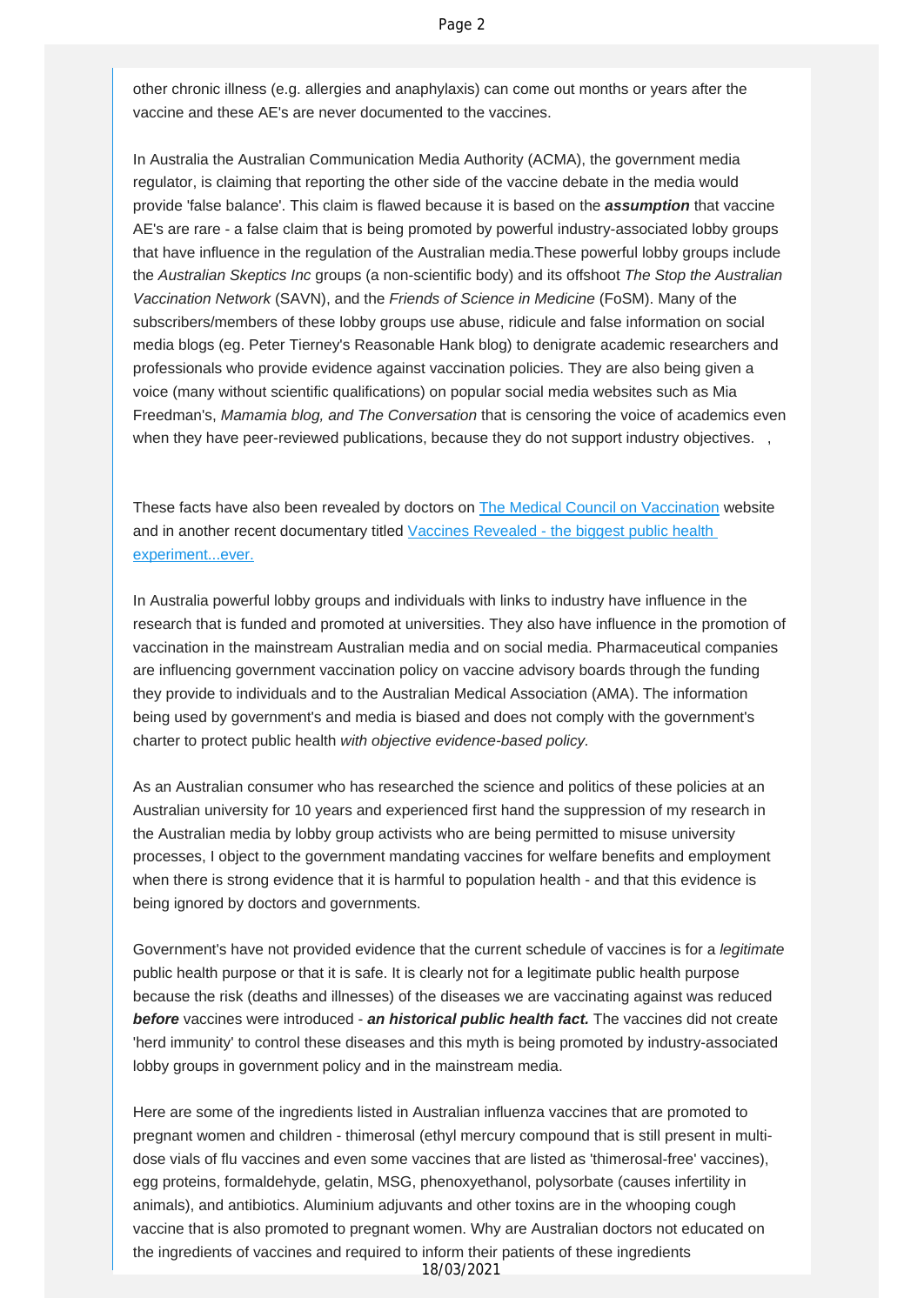**before** asking for parents consent to this practice in their newborn infants?

**Professor Alison Jones,** is the executive-dean of the UOW Faculty of Science, Medicine and Health, and as a toxicologist she has [not stated](http://vaccinationdecisions.us8.list-manage.com/track/click?u=f20605fde3732e41929f4a3f2&id=31b2e2bb92&e=fec8337d3c) that it is safe to inject these ingredients into developing infants or pregnant women. Yet this is what parents are doing. Whilst Alison Jones, (and 60 other UOW academics) have supported the government's claims that vaccines are 'safe and effective', they have done this *without* addressing (or demonstrating knowledge) of the ingredients of the 16 vaccines that are now mandated for Australian children (and adults in employment situations). They have also done this without addressing the evidence that I have presented in my in-depth research published on the University website that demonstrates vaccines are causing more harm than good in the Australian population. Alison Jones is promoting the government's claims about safety and efficacy on faith not evidence, and I believe that UOW's promotion of the government's vaccination program is a breach of the University's role in promoting integrity in scientific knowledge.

The ingredients of influenza vaccines and whooping cough vaccines are being recommended as 'safe' for pregnant women and infants by ignoring the scientific evidence in the medical literature and commonsense about chemicals in the human and infant body. This is not science and the concerned Australian public will not accept the governments new policies that are mandating vaccines for welfare and employment situations. These policies represent a crime against humanity if governments cannot provide definitive evidence that they are not causing more harm than good in human populations - and to date they have not provided this evidence.

Dr. Judy Wilyman PhD [The Science and Politics of Australia's Vaccination Policies](http://vaccinationdecisions.us8.list-manage.com/track/click?u=f20605fde3732e41929f4a3f2&id=2a1ffe89b0&e=fec8337d3c) [Vaccination Decisions](http://vaccinationdecisions.us8.list-manage2.com/track/click?u=f20605fde3732e41929f4a3f2&id=ba8ff9de86&e=fec8337d3c)





**Ex** [Forward](http://us8.forward-to-friend.com/forward?u=f20605fde3732e41929f4a3f2&id=f12a93b4e3&e=fec8337d3c)